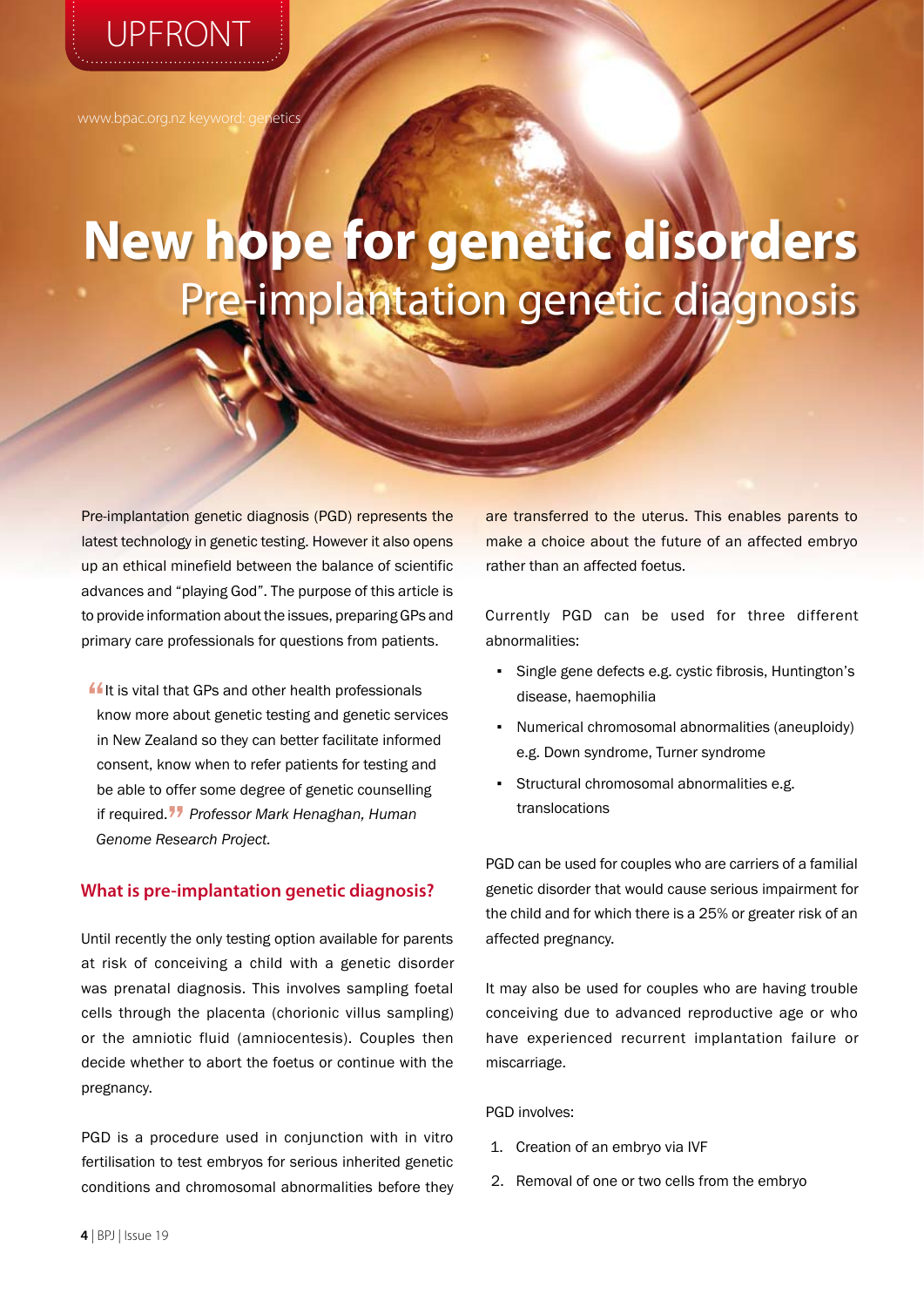- 3. Genetic testing of these cells for specific genetic conditions or chromosomal abnormalities
- 4. Transfer of unaffected embryos to the uterus

The Ministry of Health currently funds 40 cycles of IVF/ PGD a year to detect serious inherited genetic diseases. There is limited availability of PGD in New Zealand (see page 7). PGD is most commonly used in New Zealand to test for Huntington's disease, cystic fibrosis and spinal muscular atrophy.

Patients considering PGD should be given relevant information, advice on alternatives and referral for genetic and psychosocial counselling from a trained genetic counsellor.

## **Gender selection**

PGD can be used in New Zealand to select the gender of a child, if it prevents transmission of a sex-linked genetic condition such as haemophilia or Duchenne's muscular dystrophy, when a specific test is not available.

Gender selection for social reasons (e.g. family balancing) is not legal in New Zealand, although it is allowed in some other countries such as the United States. The use of PGD for any other social reasons e.g. beauty or intelligence, is not currently scientifically possible, nor would it be permitted.

Many people may perceive that gender selection for social reasons is an unimportant application for this technology. There is also concern that gender selection will result in unbalanced selection of male embryos. In the "Who gets born" report, the Bioethics Council of New Zealand found that there was insufficient cultural, ethical and spiritual reasons to prohibit the use of PGD for social reasons such as "family balancing". They have recommended that this use of PGD be re-examined in New Zealand.

If I long for a daughter and sister for my four boys to 'balance' our family… I have thoroughly researched

the new PGD technology available for sex selection, which is freely available in the US, and we are currently considering using this technology to weigh the chances of our next (and final) pregnancy being a girl. I believe I should have the right to decide whether or not to take advantage of such wonderful advancements in medical technology as PGD for sex selection. I don't believe it is up to the Government or policymakers to be able to make such personal choices on my behalf. We are a loving, hard-working family and have the resources to take care of another child; if there is a technology that allows us to increase our chances of it being a girl then we plan to take advantage of it." *Forum, Who Gets Born.* 

## **Saviour siblings**

Saviour siblings are children who are created in order to donate mast cells to an existing sick child in the family. PGD along with human leukocyte antigen (HLA) tissue typing can be used to select genetically matched sibling embryos. In New Zealand, saviour siblings are permitted for inherited disorders e.g. beta thalassemia, under the oversight of Ethics Committee on Assisted Reproductive Technology. Approval from the Minister of Health must be sought to use cord blood on a sibling. No saviour siblings have been born in New Zealand to date.

Saviour siblings may not be used in New Zealand for general illness e.g. leukaemia. Parents may store their child's umbilical cord blood, which can be used if the child becomes sick in the future. This is permitted for autologous use only (cannot be used by a sibling). Auckland CordBank, offers cord blood storage for an initial fee of \$2500 plus \$200 per year of storage.

The Human Genome Research Project group, sponsored by the New Zealand Law Foundation has recommended that the use of saviour siblings should be extended to include any serious or life threatening condition. They also recommend that the use of tissue, blood and bone marrow should be permitted. The donor child should have an appropriately qualified advocate and ethical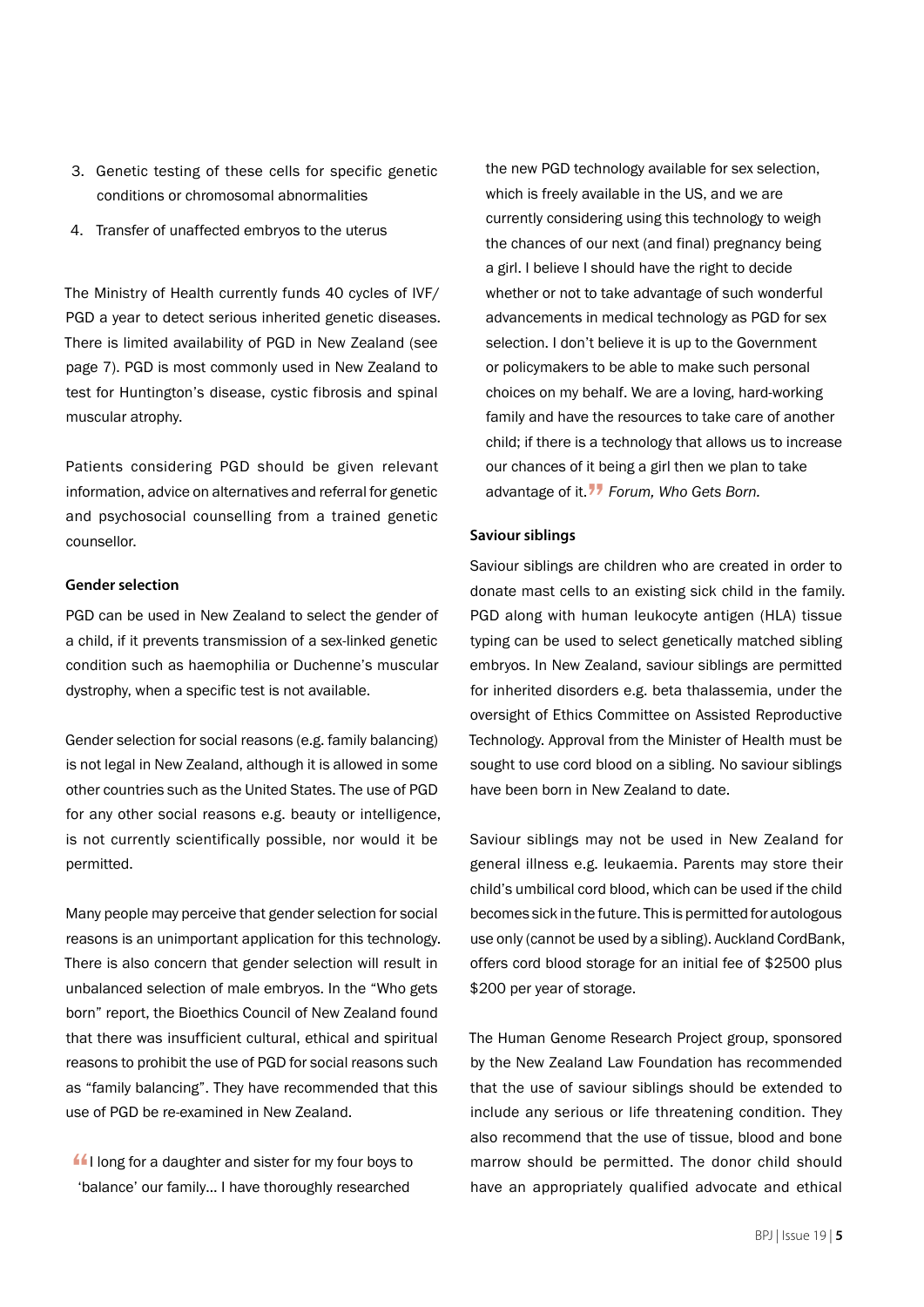considerations include addressing potential feelings of the saviour sibling as a "spare parts factory".

**ff** The question over screening siblings' compatibility for medical procedures is the hardest one for me. Where does one child's right to life take precedence over another child's right to be left alone, when they can't make their own decisions legally?" *Forum, Who Gets Born.*

## **Considerations for PGD treatment**

- Although PGD is diagnostically reliable, patients must still undergo prenatal diagnosis to ensure that PGD has been accurate and to screen for other abnormalities.
- The live birth rate for PGD is 20–30% per IVF cycle which is the same rate as for IVF in general.
- There is a lack of consistent evidence to show that PGD for aneuploidy screening (e.g. Down syndrome) improves the live birth rate of couples having fertility problems.
- Long term health risks of children born as a result of PGD are unknown. An advisory group has been established to examine long term health risks of assisted reproductive technology.
- PGD is expensive and may be inaccessible to many families. In New Zealand PGD costs around \$11 000.
- There is a long waiting list for PGD with delays of a year or more.

Some suggest that PGD discriminates against people with disabilities and promotes the view that birth of children with disability should be prevented.

 $\blacksquare$ In applying and advancing scientific knowledge, medical practice and associated technologies, human vulnerability should be taken into account. Individuals and groups of special vulnerability should be protected and the personal integrity of such individuals respected." *Article 8 of the Universal Declaration on Bioethics and Human Rights 2005*

# **Who gets born?**

The following discussion occurred during a public consultation forum for the Bioethics Council of New Zealand "Who Gets Born" report about pre-birth testing in New Zealand. This feedback provides insight into some of the ethical and social issues that PGD raises.

- $\blacksquare$ It comes down to your moral viewpoint on, where does life begin? Is it equally repugnant to you to destroy an eight-cell embryo as an eight week old foetus or as an eight month pregnancy? You probably draw the line somewhere along that spectrum. But where? And why?"
- $\blacksquare$  There is a shift in paradigm from pregnancy being a gift or fate, to the idea of a tentative pregnancy… where we have all the tests before deciding whether to continue with it.  $77$
- **As a carrier of cystic fibrosis and having witnessed** what it can do to someone, I have no problem with testing for it. The guilt I would feel if I brought a child into this world with a death sentence attached is just not worth it (especially when I have the opportunity to avoid it).  $77$
- **ff** People need to know that it was shattering having this Down syndrome baby, but it passed; we love him and wouldn't be without him. He has every right to be here and while his life is more difficult in some ways, he's still having a great time. Every time we hear that a baby with Down syndrome has been terminated we feel sorry for the people (and the baby of course) because they don't know what they have missed out on.<sup>77</sup>
- **f** Pre-birth testing raises many ethical challenges, and everyone has an opinion based on their own personal experience. Someone who was born with a genetic condition and raised in a loving family will argue vehemently against pre-birth testing. Someone who was born with the same level of disability but was not raised in a loving family – was